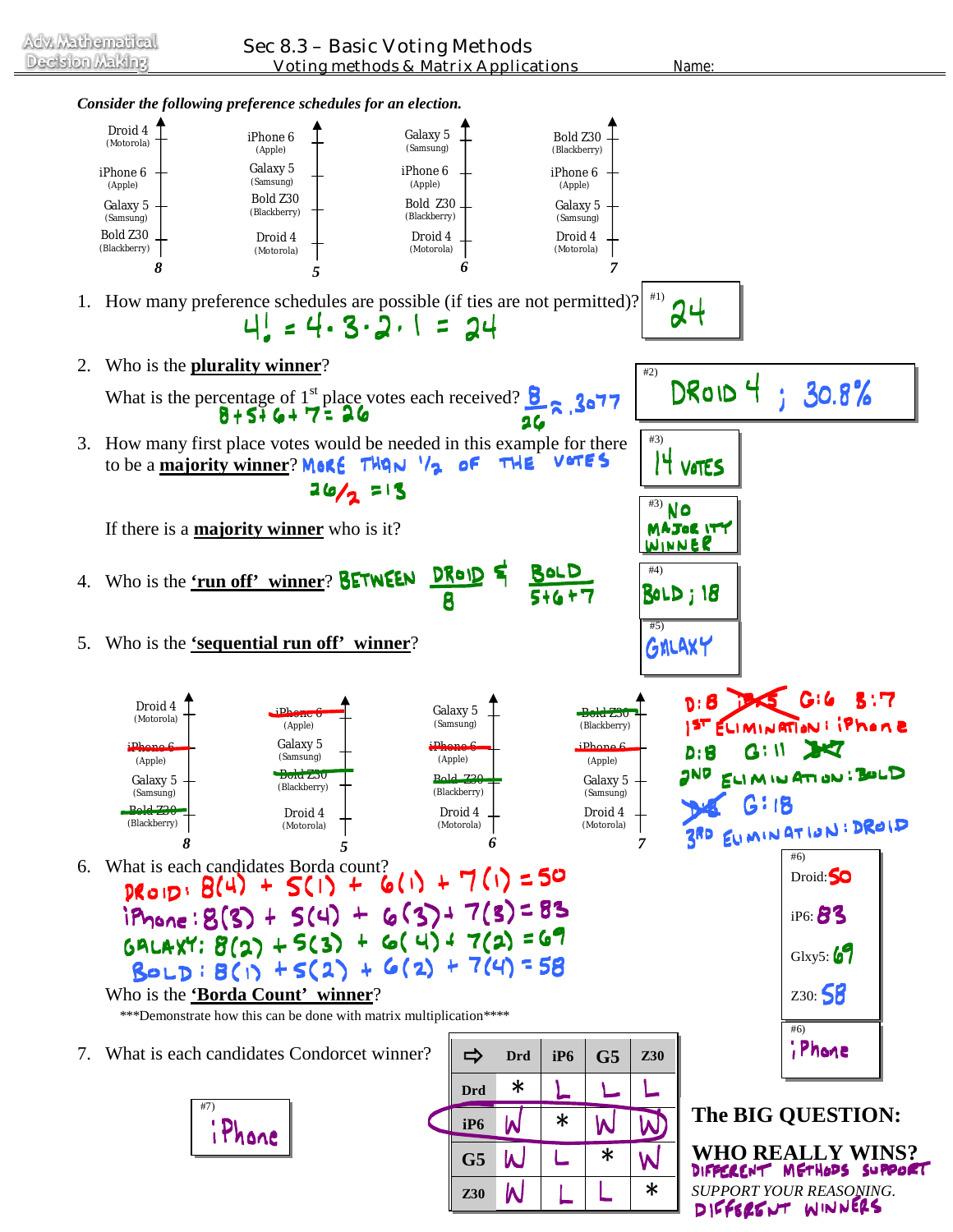Twenty-two Discrete Math students are arguing over which fast food restaurants and listed their preferences below.



1. In your own words, give a description of the **plurality winner**

|    | CANDIDATE WITH MOST FIRST PLACE VOTES                                                                                                                                              |                         |
|----|------------------------------------------------------------------------------------------------------------------------------------------------------------------------------------|-------------------------|
|    | What percentage of 1 <sup>st</sup> place votes does each of the following choices have?                                                                                            |                         |
|    | Choice<br><b>Five Guys</b><br>Chic-fil-a<br>Zaxby's<br>Wendy's                                                                                                                     |                         |
|    | Percentage of 1 <sup>st</sup><br>$\frac{8}{22}$ $\approx$<br>$\frac{5}{22}$ > 22.7%<br>$\frac{3}{22}$ $\approx$<br>$\frac{6}{22}$ $\approx$ 27.3%<br>36.4%<br>13.6%<br>place votes |                         |
|    | Who is the <b>plurality winner</b> ?                                                                                                                                               | 2)<br>FIVE              |
|    | 2. a. What is the minimum number of first place votes needed in this                                                                                                               | GUY S                   |
|    | example for there to be a <b>majority winner</b> ?                                                                                                                                 | #3a)                    |
|    | b. If there is a <b>majority winner</b> who is it?                                                                                                                                 | #3b) No                 |
| 3. | In your own words, give a description of the 'run off' winner:                                                                                                                     | MASORITY                |
|    | EL IMINATE ALL OF THE CANDIDATES EXCEPT THE TWO                                                                                                                                    | WINNER                  |
|    | WITH THE MOST FIRST PLACE VOTES. THEN RE-ASSIGN THE FIRST PLACE                                                                                                                    |                         |
|    | AND RE-TALLY VOTES<br>VOTES OF THE EUMINATED CANDIOATES                                                                                                                            | #4)                     |
|    | Who is the 'run off' winner? Five Guys:8 ZAXBY's : 5+6+ 3                                                                                                                          | ZAXBYS                  |
| 4. | In your own words, give a description of the <b>'sequential run off'</b> winner:                                                                                                   |                         |
|    | FIRST, ELIMINATE THE CANDIDATE WITH THE LEAST NUMBER OF FIRST PLACE                                                                                                                |                         |
|    | VOTES, REASSIGN THE ELLIMINATED CANDIOATES VOTES, RETALLY AND AGRIV,                                                                                                               |                         |
|    | ELIMINATE THE NEXT CANDIDATE WITH THE LEAST FIRST PLACE VOTES.                                                                                                                     | 5)                      |
|    | REPEAT UNTIL<br>ONLY 1 REMAINS<br>Who is the 'sequential run off' winner?                                                                                                          | <b>WENDYS</b>           |
|    | ROUND 1: 5G: 8 W:5 Z: 6 G: 8 ROUND 2: 5G: 8 W: 8 2XG ROUND 3: 5G: 8 W: 14                                                                                                          |                         |
|    | 5. In your own words, give a description of the <b>Borda Count' winner</b> (on a separate page show                                                                                |                         |
|    | how this might be done using Materices):                                                                                                                                           |                         |
|    | THE BORDA COUNT IS A POINT SYSTEM IN WHICH A LAST PLACE VOTE IS                                                                                                                    |                         |
|    | WORTH ONE POINT AND FOR EACH PLACE ABOVE LAST PLACE ANOTHER POINT IS                                                                                                               |                         |
|    | POINTS<br>WINS.<br>$M_{\text{\tiny{H6a}}}^{\text{OST}}$<br>AN ARDED. THE CANDIDATE WITH THE                                                                                        |                         |
|    | 5G:46<br>$C:$ $G$<br>a. Give the Borda Count for each letter:                                                                                                                      | W: 49<br>Zx:56          |
|    | b. Who is the <b>Borda Count'</b> winner?                                                                                                                                          | #6b)<br>$C + C - F - A$ |
|    | $\mathbf C$<br>5G<br>$Z_{X}$<br>Determine the Condorcet Winner.                                                                                                                    | W                       |
| 6. | ∗<br>5G<br>ىيا                                                                                                                                                                     |                         |
|    | W<br>*<br>$\mathbf C$<br>$\boldsymbol{\mathsf{N}}$<br>$\pmb{\omega}$<br>*                                                                                                          |                         |
|    | Zx<br>W                                                                                                                                                                            | W<br>∗                  |
|    | W                                                                                                                                                                                  |                         |